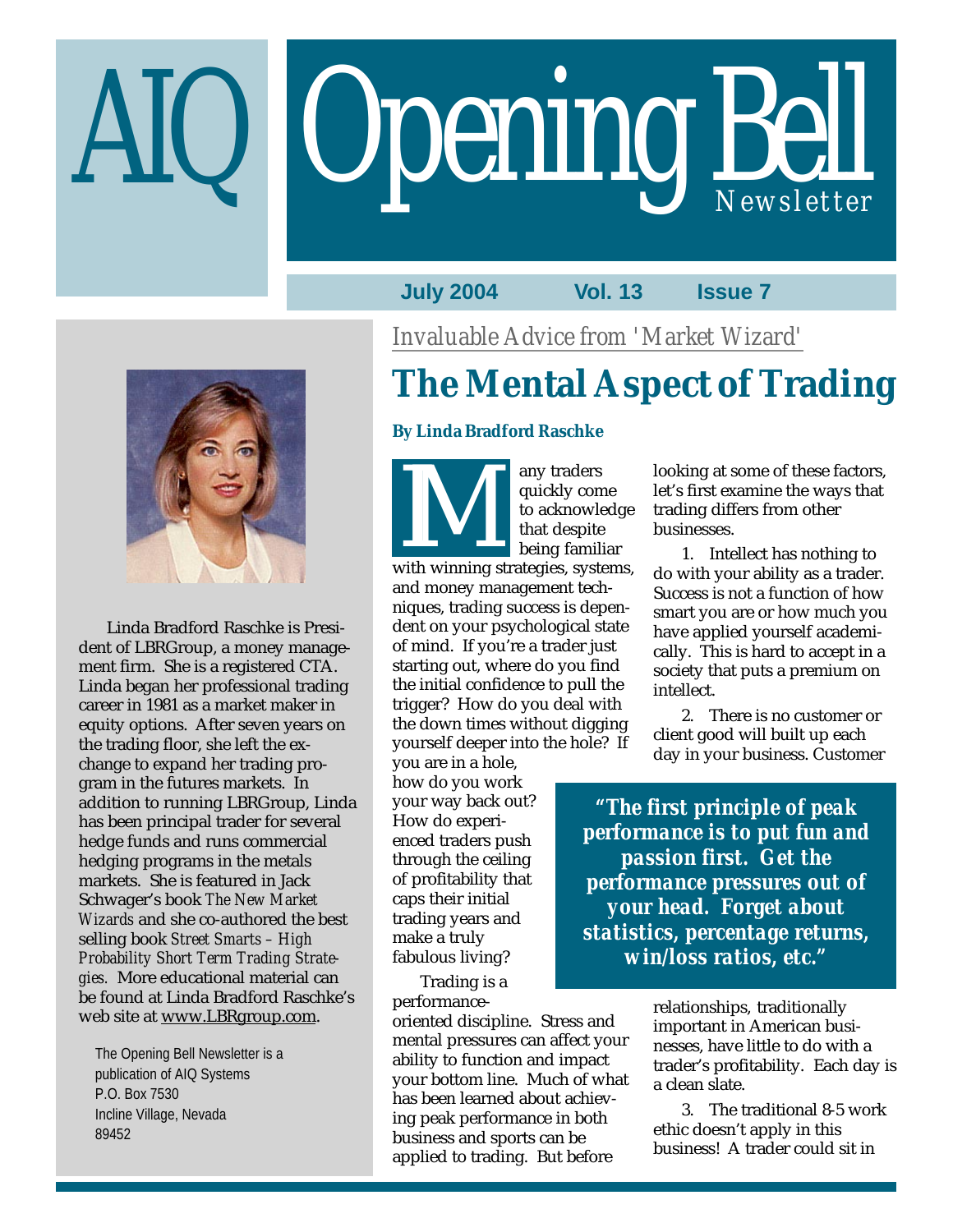# **In This Issue**

| Chart pattern analysis: Profit from<br>recognizing the Island Reversal                     |
|--------------------------------------------------------------------------------------------|
|                                                                                            |
| Market Review  6                                                                           |
|                                                                                            |
|                                                                                            |
| Special Section -- Announcing<br>AIQ 's three-day Lake Tahoe<br>Seminar in October 2004  7 |
|                                                                                            |

Advanced Notice Powerful New Trading Tools Back Test Real Time .................10

# **AIQ Opening Bell Newsletter**

**David Vomund, Publisher G.R. Barbor, Editor P.O. Box 7530 Incline Village, NV 89452**

AIQ Opening Bell does not intend to make trading recommendations, nor do we publish, keep or claim any track records. It is designed as a serious tool to aid investors in their trading decisions through the use of AIQ software and an increased familiarity with technical indicators and trading strategies. AIQ reserves the right to use or edit submissions.

While the information in this newsletter is believed to be reliable, accuracy cannot be guaranteed. Past performance does not guarantee future results.

**© 1992-2004, AIQ Systems**

front of a screen all day waiting for a recognizable pattern to occur and have nothing happen. There is a temptation to take marginal trades just so a trader can feel like he's doing something. There's also the dilemma of putting in constant hours of research, having nothing to show for it, and not getting paid for the work done. Yet if a trader works

too hard, he risks burnout. And what about those months where 19 out of 20 days are profitable, but the trader gives it all back in one or two bad days? How can a trader account for his productivity in these situations?

4. If you were to

invest time, energy, and emotion into developing a business venture and backed out at the last minute, it would be considered a failure. However, you should be able to invest time and energy into researching a trading idea, and yet still be able to change your mind at the last minute. Market conditions change, and we cannot be expected to predict all the variables with foresight. Getting out of a bad trade with only a small loss should be considered a big success!

What IS the definition of a successful trader? A trader should feel good about himself and enjoy playing the game. You can make a few small trades a year as a hobby, generate some very modest profits, and be quite successful because you had fun. There are also aggressive traders who have had big years, but ultimately blow out, ruin their health, or lead miserable lives from all the stress they put themselves under.

# **Principles of Peak Performance**

The first principle of peak performance is to put fun and passion first. Get the performance pressures out of your head. Forget about statistics, percentage returns, win/loss ratios, etc. Floor-traders scratch dozens of trades during the course of a day, but all that matters is whether they're up at the end of the month.

Don't think about TRYING to win the game — that goes for any sport or performance-oriented discipline. Stay involved in the

*"The second principle of peak performance is confidence confidence in yourself, your methodology, and your ability to succeed…Self-confidence comes from developing a methodology that YOU believe in."*

> process, the technique, the moment, the proverbial here and now. A trader must concentrate on the present price action of the market.

A good analogy is a professional tennis player who focuses only on the point at hand. He'll probably lose half the points he plays, but he doesn't allow himself to worry about whether or not he's down a set. He must have confidence that by concentrating on the techniques he's worked on in practice, the strengths in his game will prevail and he will be able to outlast his opponent.

The second principle of peak performance is confidence — confidence in yourself, your methodology, and your ability to succeed. Some people are naturally born confident. Other people are able to translate success from another area in their life. Perhaps they were good in sports, music, or academics growing up.

There's also the old-fashioned "hard work" way of getting confidence. Begin by researching and developing different systems or methodologies. Put in the hours of backtesting. Tweak and modify the systems so as to make them your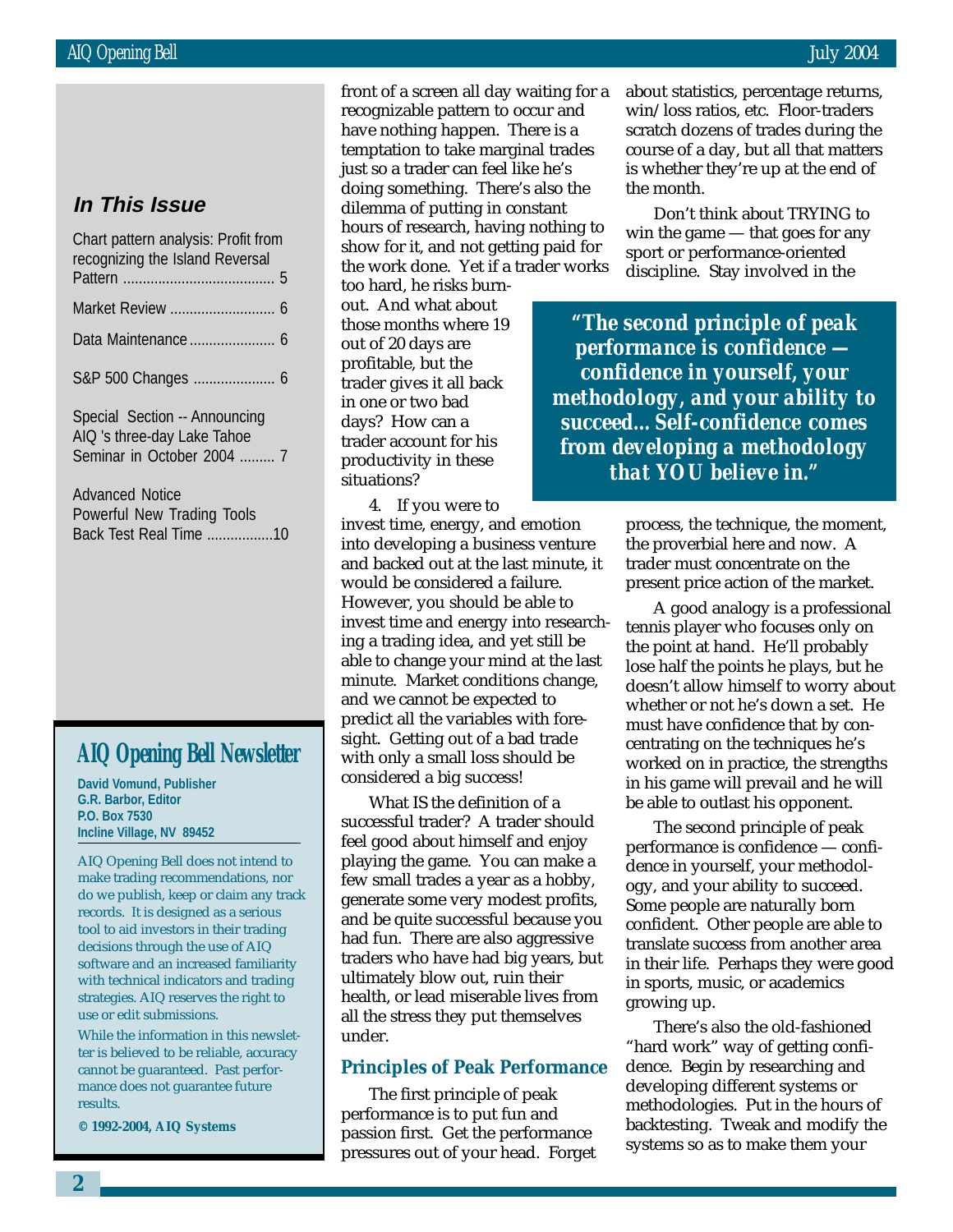own. Study the charts until you've memorized every significant swing high or low. Self-confidence comes from developing a methodology that YOU believe in.

Concentrate on the technical conditions. Have a clear game plan. Don't listen to CNBC, your broker, or a friend. You must do your own analysis and have confidence in your game plan to be a successful trader.

Analyze the markets when they are closed. Your job during the day is to monitor markets, execute trades, and manage positions. Traders should be like fighter pilots who make quick decisions and have quick reflexes. Their plan of attack is already predetermined, yet they must be ready to abort their mission at any stage of the game.

Just as you should put winning out of your mind, so should you put losing out of your mind — quickly. A bad trade doesn't mean you've blown your day. Get rid of the problem quickly and start making the money back. It's like cheating on a diet. You can't undo the damage

adds a healthy dose of objectivity.

Trading is a great business because the markets close at the end of the day (at least some of them). This gives you a zero point from which to begin the next day  $-$  a clean slate. Each day is a new day. Forget about how you did the week before. What counts is how you do today!

Sometimes what will happen during the day comes down to

knowing yourself. Are you relaxed or distracted? Are you prepared or not? If you can't trade that day, don't! And don't overanalyze the reasons why or why not. Is psychoanalyzing your childhood

going to help your trading? Nonsense!

The third important element for achieving peak performance is attitude. Attitude is how you deal

*"The third important element for achieving peak performance is attitude. Attitude is how you deal with the inevitable adverse situations that occur in the markets… Slumps are inevitable for it's impossible to stay on top of your game 100% of the time. Once you've dug yourself out of a hole, no matter how long it takes, you know that you can do it again."*

that's been done. However, it doesn't mean you've blown your whole diet. Get back on track and you'll do fine.

For that matter, the better you are able to eliminate emotions from your day, the better off you will be. A certain amount of detachment

with the inevitable adverse situations that occur in the markets. Attitude is also how you handle the daily grind, the constant two steps forward and two steps back. Every professional has gone through long flat times. Slumps are inevitable for it's

impossible to stay on top of your game 100% of the time. Once you've dug yourself out of a hole, no matter how long it takes, you know that you can do it again. If you've done something once, it is a repeatable act. That knowledge is a powerful weapon and can make you a much stronger trader.

Good trades don't always work out. A good trade is one that has the probabilities in its favor, but that doesn't mean that it will always work out. People who have a background in game theory understand this well. The statistics are only meaningful when looking at a string of numbers. For example, in professional football not every play is going to gain yardage. What percentage of games do you need to

*"…it's so important to get rid of losing trades the day before. That way, you don't have to deal with them first thing in the morning. This is usually when the choice opportunity occurs and you want to be ready to take advantage of it."*

> win in order to make the playoffs? It's a number much smaller than most of us are willing to accept in our own win/loss ratios!

Here is an interesting question: should you look at a trade logically or psychologically? In other words, should every trade stand on its own merits? Theoretically, yes, but in real life it doesn't always work that way. A trader is likely to manage a position differently depending on whether the previous trade was a winner or a loser.

How does one know when to take profits on a good trade? You must ask yourself first how greedy do you want to be, or, how much money do you want to make? And also, does your pattern have a "perceived profit" or objective level? Why is it that we hear successful winning traders complain far more about getting out of good trades too soon than not getting out of bad trades soon enough? There's an old expression: "Profits are like eels, they slip away."

Successful traders are very defensive of their capital. They are far more likely to exit a trade that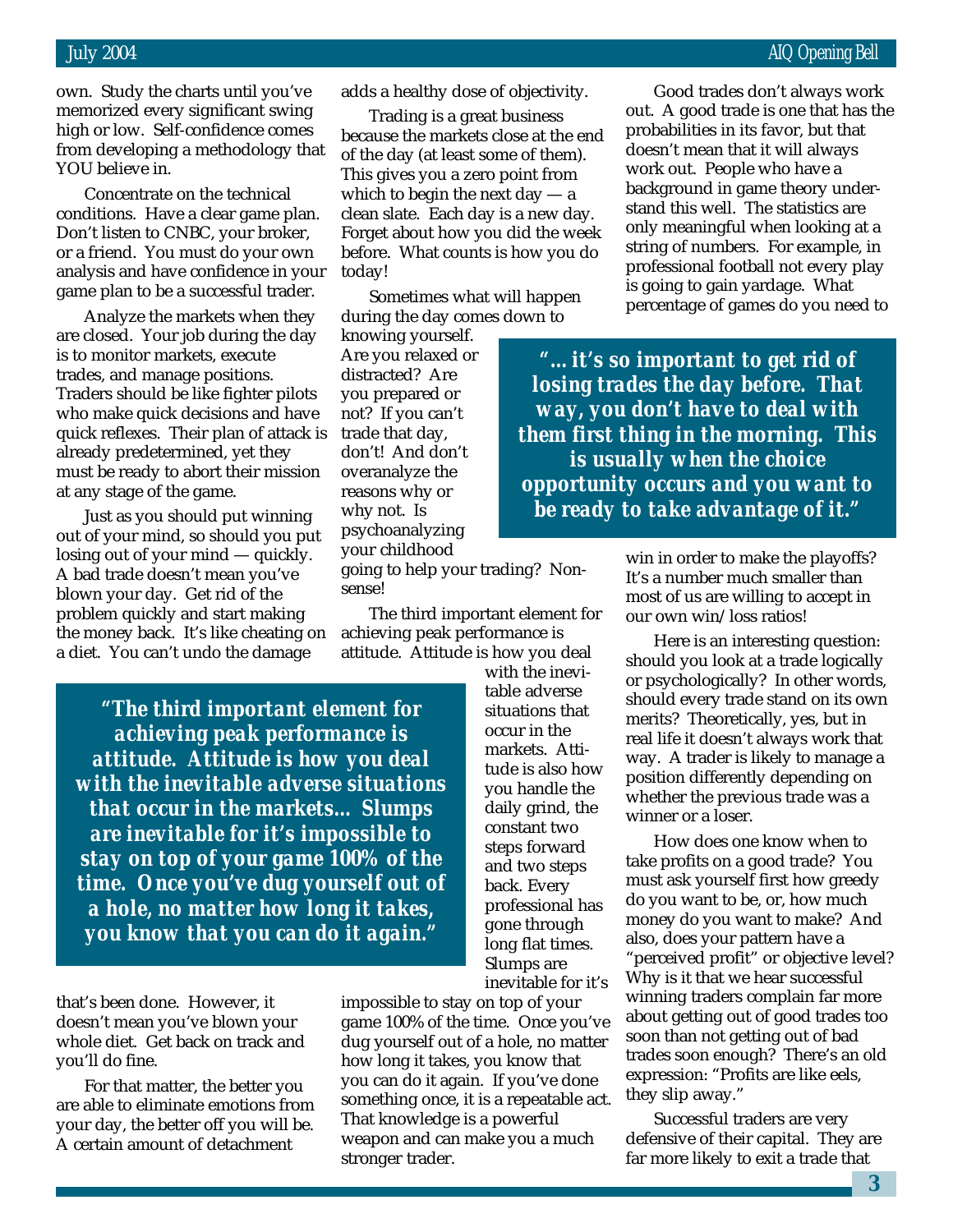doesn't work right away than to give it the benefit of the doubt. The best trades work right away!

OK. Realistically, every trader has made a stubborn, big losing trade. What do you do if you're really caught in a pickle? The first thing is to offer a "prayer to the Gods." This means, immediately get rid of half your position. Cut down the size. Right off the bat you are taking action instead of freezing up. You are reducing your risk, and you have shifted the psychological balance to a win-win situation. If the market turns around, you still have part of your position on. If it continues against you, your loss will be more manageable. Usually, you will find that you wished you exited the whole position on the first order, but not everyone is able to do this.

At an annual Market Technician's conference, a famous trader was speaking and someone in the audience asked him what he did when he had terrible losing trades. He replied that when his stomach

away. This is also why it's so important to get rid of losing trades the day before. That way, you don't have to deal with them first thing in the morning. This is usually when the choice opportunity occurs and

you want to be ready to take advantage of it.

A small profitable scalp is the easiest trade to make. The whole secret is to get in and get out of the market as

quickly as possible. Enter in the direction of the market's last thrust or impulse. The shorter the period of time you are is the marketplace, the easier it is to make a winning trade. Of course, this strategy of making a small scalp is not substantial enough to make a living, but remember the object is to start the day out on the right foot.

If you are following a methodology consistently (key word), and

*"If you are following a methodology consistently (key word), and making money, how do you make more money? You must build up the number of units traded without increasing the leverage. In other words, don't try going for the bigger trade; instead, trade more contracts."*

began to hurt, he'd "puke them at the lows along with everyone else." The point is, everyone makes mistakes but sooner or later you're going to have to exit that nasty losing position.

"Feel good" trades help get one back in the game. It's nice to start the day with a winning scalp. It tends to give you more breathing room on the next trade. The day's psychology is shifted in your favor right

making money, how do you make more money? You must build up the number of units traded without increasing the leverage. In other words, don't try going for the bigger trade; instead, trade more contracts. It just

takes awhile to build up your account or the amount of capital under management. Proper leverage can be the key to your success and longevity in this business. Most traders who run into trouble have too big a trade on. Size influences your objectivity. Your main object should be to stay in the game.

Most people react differently when they're under pressure. They tend to be more emotional or reactive. They tense up and judgment is often impaired. Many talented athletes can't cut it because they choke when the pressure's on. You could be a brilliant analyst but a lousy trader. Consistency is far

*"The last key to achieving mental mastery over the game is believing that you can actually do it. Everyone is capable of being a successful trader if he truly believes he can be."*

> more important than brilliance. Just strive for consistency in what you do and let go of the performance expectations.

# **Master the Game**

The last key to achieving mental mastery over the game is believing that you can actually do it. Everyone is capable of being a successful trader if he truly believes he can be. You must believe in the power of belief. If you're a recluse skeptic or self-doubter, begin by pretending to believe you can make it. Keep telling yourself that you'll make it even if it takes you five years. If a person's will is strong enough, he will always find a way.

If you admit to yourself that you truly don't have the will to win at this game, don't try to trade. It is too easy to lose too much money. Many people think that they'll enjoy trading when they really don't. It's boring at times, lonely during the day, mentally trying, with little structure or security. The markets are not a logical or fair playing ground. But there are numerous inefficiencies and patterns ready to be exploited, and there always will be.

For more educational material, go to Linda Bradford Raschke's web site at www.LBRgroup.com.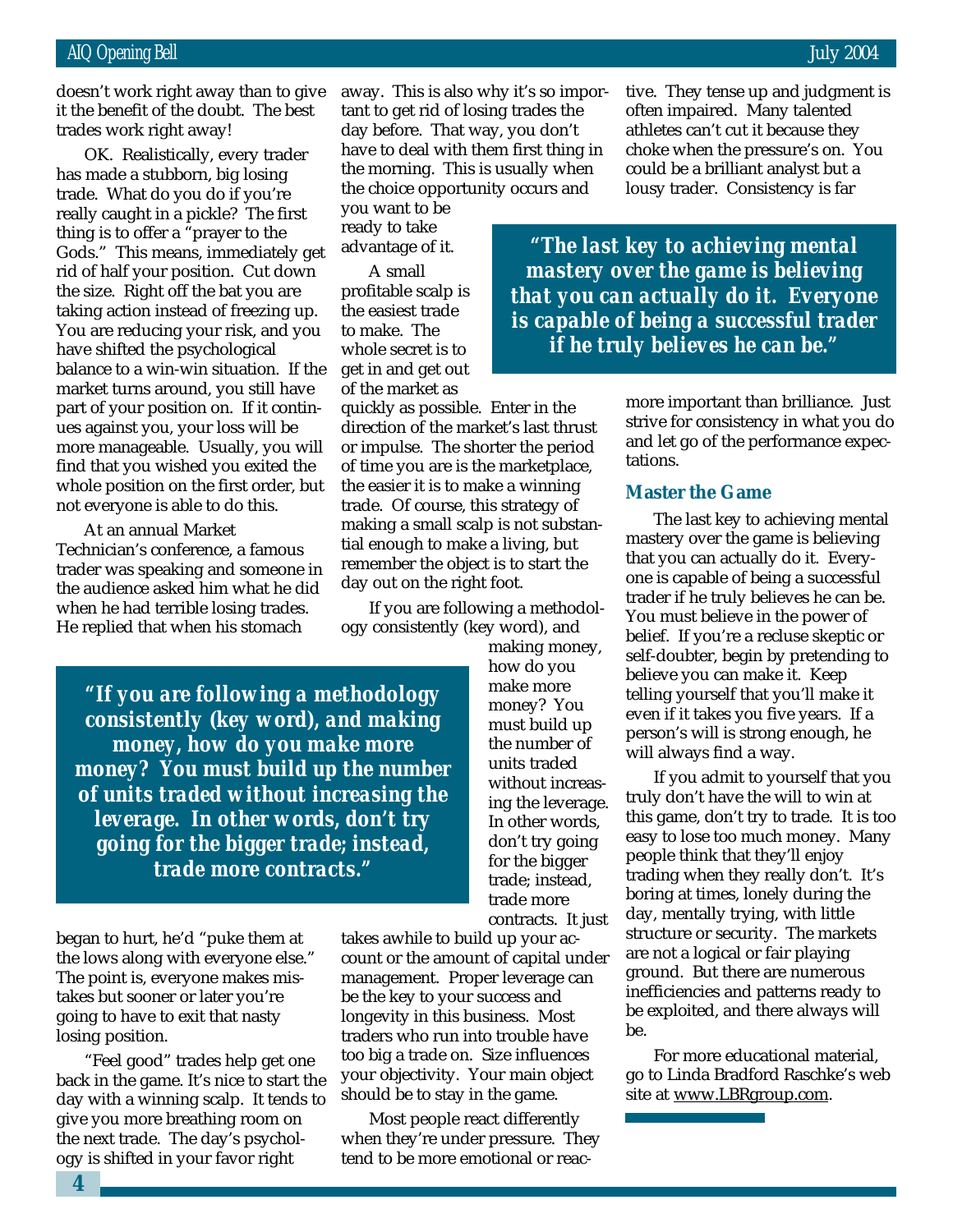

# *Chart Pattern Analysis*

# **Don't Be Caught Off Guard— Recognize and Profit From The Island Reversal Pattern**

**DAVID VOMUND**

*"Islands frequently develop within the larger patterns at turning points of Primary or important Intermediate consequences."* Edwards & Magee



any traders were caught off guard by the sudden reversal in the Nasdaq in May,

below support. Chart pattern enthusiasts, however, recognized the Island Reversal pattern and profited from it.

In order to identify Island Reversals, you first need to understand price gaps. Price gaps are simply areas on the bar chart where no trade executions take place. In an upward gap, for example, prices open above the highest price of the previous day, leaving a gap or open space on the chart that is not filled during the day. The opposite is true

*"To have remained on the sideline or be short the Nasdaq in the second half of May would have been a mistake. Those who saw the Nasdaq's Island Reversal knew that the double-bottom pattern was still in play and a rally would likely follow."*

in a downward gap.

The type of gap in an Island Reversal pattern is an *exhaustion gap*. This type of gap appears near the end of a market move. After a

**By David Vomund**



**Figure 1.** Daily chart of Amazon.com. The interval between the two price gaps that occurred in Oct. 2003 constitutes an Island Reversal Pattern (marked on the chart).

strong rally, the security gaps higher but fails to move beyond that. It

> often means that everyone

who wanted the stock finally jumped in, so buying interest fades away. Similarly, a downside exhaustion gap occurs after a security has dropped. It can

signify a mild "capitulation," where those who were thinking of placing sell orders finally throw in the towel.

Two gaps are formed in the

Island Reversal pattern. In an Island Reversal top pattern, there is an exhaustion gap higher after a strong rally. The stock can then trade in a range for a few days before gapping to the downside. The trading days between the two gaps resembles an "island."

**Figure 1** shows an example of an Island Reversal top. Amazon.com (AMZN) rallied from \$25 to \$55 before it gapped higher. For about two weeks, AMZN remained above its price gap but buying interest dried up. On October 22 AMZN gapped lower. We drew a trendline showing the gaps, and the island above it. That proved to be a major topping formation for AMZN.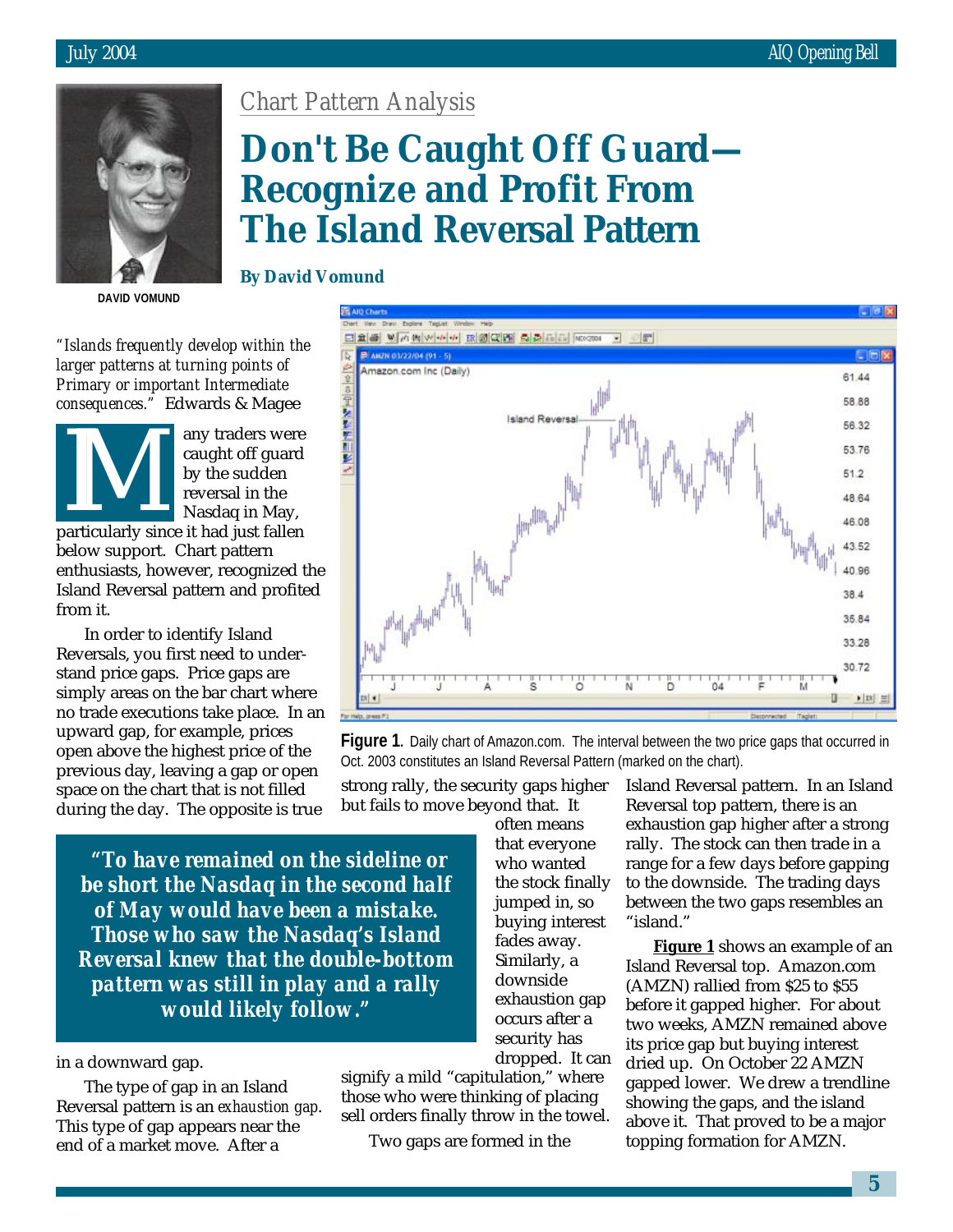# AIQ Opening Bell July 2004

An Island Reversal bottom pattern formed in the Nasdaq Composite in mid-May. Many chart watchers saw a potential doublebottom forming (see lower trendline in **Figure 2**) but the Nasdaq gapped lower, falling well below support on May 17. For technical reasons, sell orders poured in. This proved to be an exhaustion gap, however, as the Nasdaq closed in the middle of its range on that day and then gapped higher the next day (Figure 2). The Nasdaq chart shows a one-day island, denoted by the arrow.

The Island Reversal pattern doesn't call major tops and bottoms. More often, it sends prices back for a complete retracement of the move that preceded it.

Understanding chart pattern analysis is important. To have remained on the sideline or be short the Nasdaq in the second half of May would have been a mistake. Those who saw the Nasdaq's Island Reversal knew that the doublebottom pattern was still in play and that a rally would likely follow.





*Further reading:*

- 1) *Technical Analysis of Stock Trends*, by Robert Edwards and John Magee
- 2) *Encyclopedia of Chart Patterns*, by Thomas Bulkowski

David Vomund publishes VIS Alert, a weekly investment newsletter. For a sample copy, go to *www.visalert.com.*

# **MARKET REVIEW**

The market remained in its 2004 consolidation range but prices did advance toward the top of the trading range in June. In June (through the 28th), the S&P 500 increased 1.2% and the Nasdaq Composite rose 1.9%.

The stock market was closed on June 11 in honor of Ronald Reagan. AIQ users should enter this date as one of the stock market holidays in TradingExpert. Open *Data Manager* and click *Manager, Preferences*, and select the *Holidays* folder. Enter 06/11/04 in the blank field at the bottom of the page.

# **S&P 500 Changes**

**Changes to the S&P 500 Index:** No changes this month.

# **STOCK DATA MAINTENANCE**

# **The following table shows stock splits and other changes:**

| <b>Stock</b>               | <b>Ticker</b> | <b>Split</b> | <b>Approx. Date</b> |
|----------------------------|---------------|--------------|---------------------|
| <b>Hvaneng Power Int'l</b> | <b>HNP</b>    | 3:2          | 07/09/04            |
| Popular Inc.               | <b>BPOP</b>   | 2:1          | 07/09/04            |
| <b>Urban Outfitters</b>    | <b>URBN</b>   | 2:1          | 07/12/04            |
| VA Commerce Bancorp        | VCBI          | 5:4          | 07/16/04            |
| <b>CCF Holding</b>         | <b>CCFH</b>   | 3:2          | 07/16/04            |
| Immucor Inc.               | <b>BLUD</b>   | 3:2          | 07/19/04            |
| <b>Coldwater Creek</b>     | <b>CWTR</b>   | 3:2          | 07/26/04            |
| Varian Medical             | VAR           | 2:1          | 08/02/04            |

# **Trading Suspended:**

Calanese AG (CZ), KLM Royal Airlines (KLM), PG Barry Corp. (RGB), Sylvan Inc. (SYLN)

# **Name Changes:**

American River Holdings (AMRB) to American River Bancshares (AMRB) GRIC Communications (GRIC) to GoRemote Internet Comm. (GRIC) Ryan's Family Steakhouse (RYAN) to Ryan's Restaurant Group (RYAN)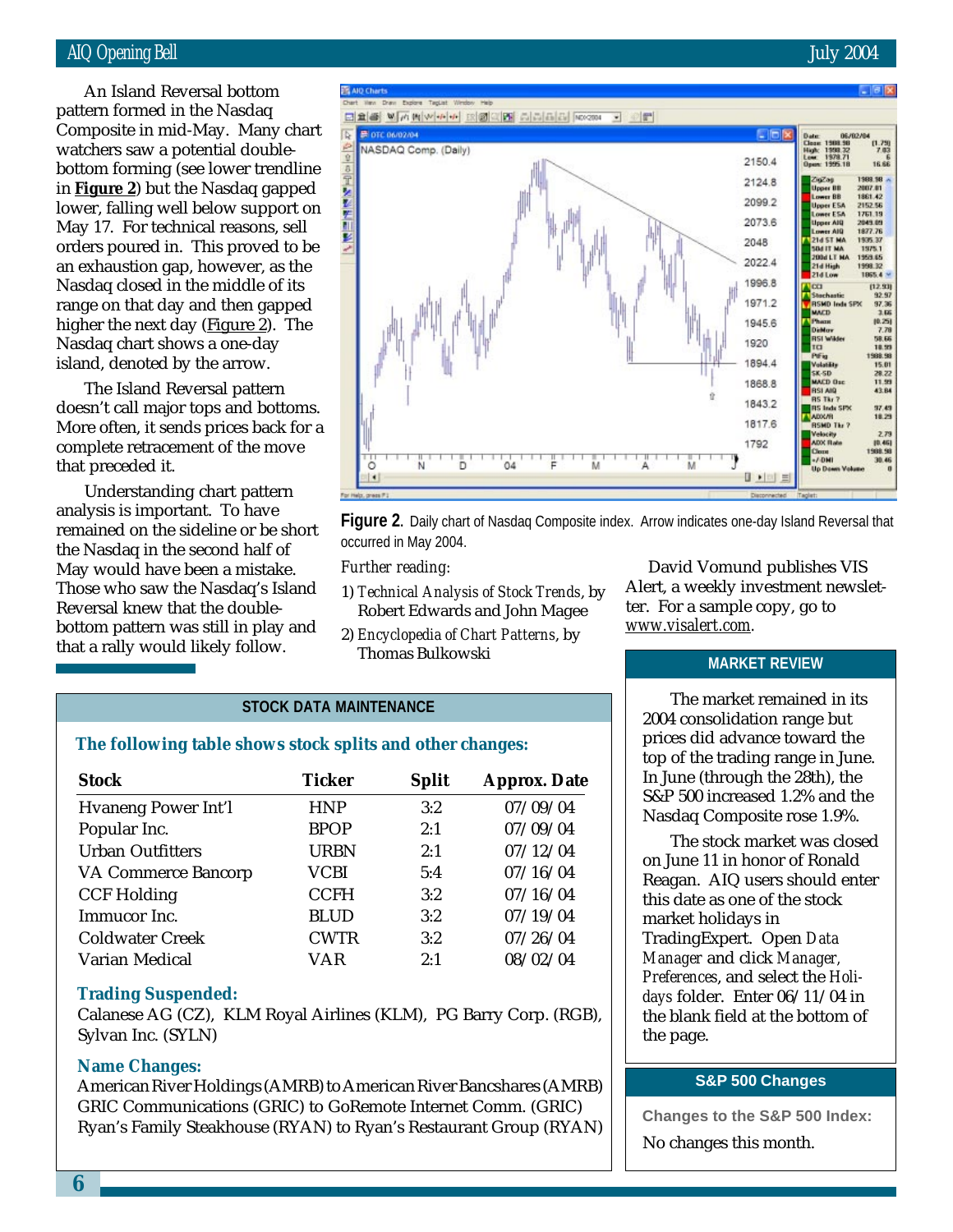# **SPECIAL SECTION --- OCTOBER TAHOE SEMINAR**

AIQ invites you to attend the 15th Annual Lake Tahoe Seminar Harveys Resort and Casino South Lake Tahoe October 11, 12, and 13, 2004



# **Dan Zanger,** *chartpattern.com*  $\bigcup$  ( Jerry Klein, *investtalk.com*

Dan Zanger is Founder and<br>President of chartpattern.com. Best known for his record Dan Zanger is Founder and breaking portfolio performance, Dan shares technical analysis education in his Understanding Chart Patterns section, and shows his international audience what setups he looks for in finding powerful movers in the



market. Dan's stock recommendations which can be found in his four-night per week newsletter are little known, and often under institutionally-subscribed stocks that he brings to the attention of his readership BEFORE the institutions move them. Dan has been an AIQ user for 12 years.

# **Steve Palmquist, daisydogger.com**

Steve Palmquist is a full time trader with nearly 20 years of experience and is a speaker at trade shows and seminars. Steve's daisydogger.com site provides trading tips and techniques, and the Timely Trades Letter provides a Market



Outlook, trading setups, and trading tips. Steve is an AIQ user.

# **Rich Denning, CPA Stock Investor**

Rich Denning, CPA, has been an AIQ user since 1985. A stock investor since 1973, Rich has concentrated on shortterm trading using systems written in AIQ's EDS language.

.



# Two-track format to start

This year's seminar starts out with 2 concurrent tracks on the first day. Track One will be for those recently joining AIQ or for users who need a refresher. Track Two will be for those more familiar with AIQ software, covering some more advanced topics. After lunch both tracks will combine for the remainder of the seminar.



# **Hurry! Limited seating call 1-800-332-2999**

Founder of Klein-Pavlis-Peasley. Jerry, as clients and listeners feel comfortable calling him, began his career in the investment industry in 1962. Before starting his own firm, Jerry has acted as a Registered Securities Representative, Investment Advisor and Money Manager with a number of registered securities



broker-dealers. He also co-presents the Investtalk radio show every week night.

# **David Vomund, Chief Analyst, AIQ Systems**

David Vomund is editor of AIQ's Opening Bell newsletter, and publisher of VISalert.com newsletter. David is an experienced Money Manager and Market Timer.



**Dean Kasparian, President, AIQ Systems**

Dean Kasparian is President of AIQ Systems. An experienced analyst, Dean has been actively involved in all aspects of AIQ product development, AIQ seminars and workshops.



 **Steve Hill, Vice President, AIQ Systems**

Stephen Hill is Vice President of AIQ Systems. Steve has 12 years experience with AIQ products. He has been involved in all aspects of AIQ through support, sales and teaching seminars.

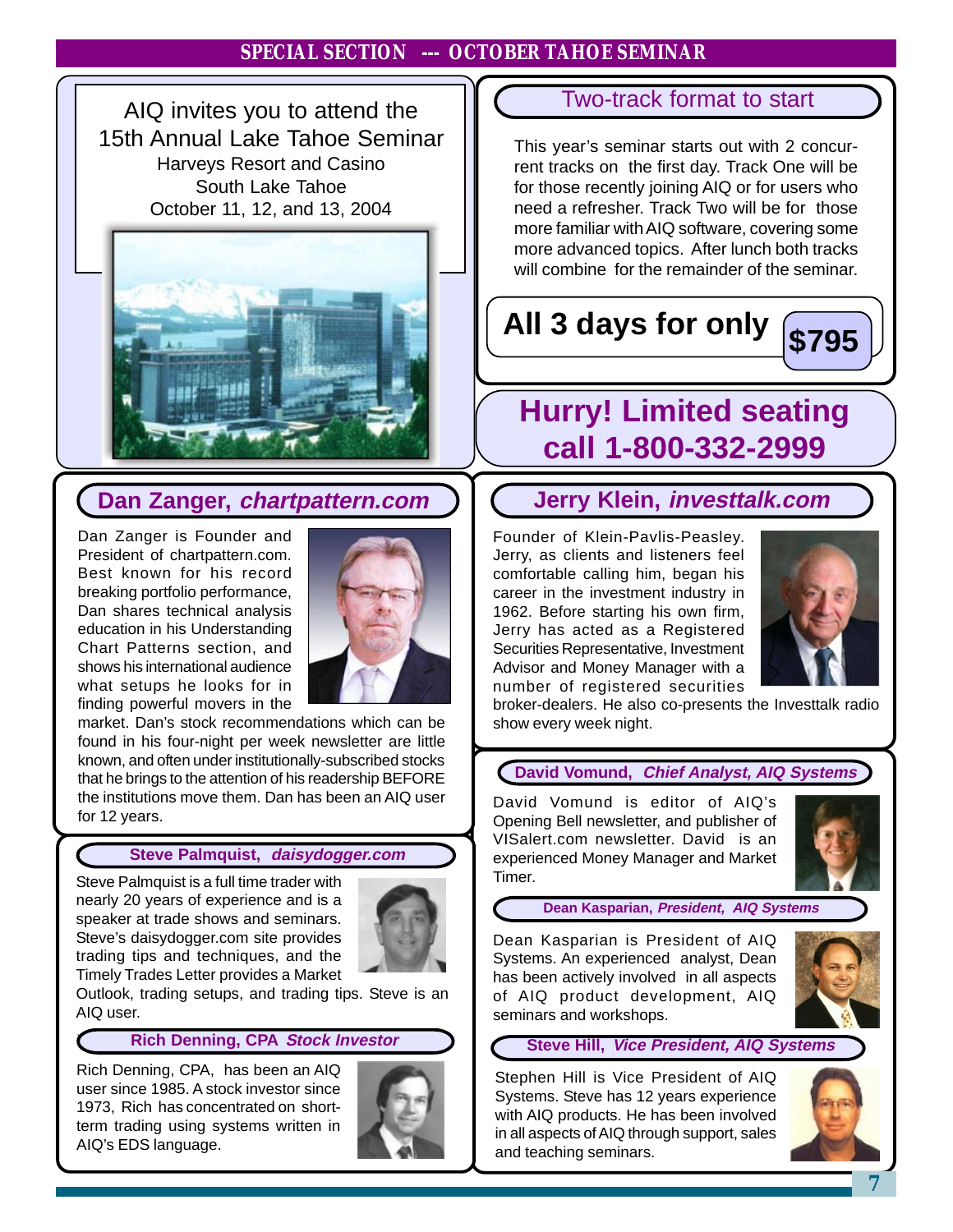# **SPECIAL SECTION --- OCTOBER TAHOE SEMINAR**

| <b>DAY</b>                                                                                                                                                                                                                                                                                                                                                                                                                                                                                                             | <b>Monday October 11, 2004</b>                                                                                             |                                                                                                                                                                                                                                                                                                                                                                                                                                                                                                                            |  |  |  |  |  |
|------------------------------------------------------------------------------------------------------------------------------------------------------------------------------------------------------------------------------------------------------------------------------------------------------------------------------------------------------------------------------------------------------------------------------------------------------------------------------------------------------------------------|----------------------------------------------------------------------------------------------------------------------------|----------------------------------------------------------------------------------------------------------------------------------------------------------------------------------------------------------------------------------------------------------------------------------------------------------------------------------------------------------------------------------------------------------------------------------------------------------------------------------------------------------------------------|--|--|--|--|--|
| <b>ONE</b>                                                                                                                                                                                                                                                                                                                                                                                                                                                                                                             | 7:30 - 8.30am Registration and AIQ Hosted Breakfast                                                                        |                                                                                                                                                                                                                                                                                                                                                                                                                                                                                                                            |  |  |  |  |  |
|                                                                                                                                                                                                                                                                                                                                                                                                                                                                                                                        | <b>Track 1 - Using AIQ Effectively</b>                                                                                     | <b>Track 2 - Trading and Exiting</b>                                                                                                                                                                                                                                                                                                                                                                                                                                                                                       |  |  |  |  |  |
| $8:30$ am - 10:00am<br>David Vomund<br><b>Getting Started Right</b><br>David Vomund will discuss such areas as Market Timing,<br>Stock Selection and Group/Sector Rotation. Both this<br>session and the following session are perfect for a refresher<br>or if you are new to TradingExpert Pro.<br>10:30am - 12:00noon<br>Getting the Best Out of AIQ Dean Kasparian<br>Dean Kasparian will discuss the primary elements of AIQ's<br>Trading Expert Pro and will focus on how to get the best<br>out of these tools. |                                                                                                                            | $8:30$ am - 10:00am<br>Steve Hill<br><b>Real Time Trading Strategies</b><br>Steve Hill will focus on real time trading systems in both<br>RT Alerts and in the new AIQ Real Time Back Test feature.<br>Exiting strategies in real time will also be discussed.<br>10:30am - 12:00noon<br><b>Exit Trading Strategies</b> Rich Denning<br>Rich Denning will focus on the importance of exiting<br>strategies and their place in your overall trading systems,<br>including trailing stops, system exits and days held exits. |  |  |  |  |  |
|                                                                                                                                                                                                                                                                                                                                                                                                                                                                                                                        | 12:00noon - 1:30pm AIQ Hosted Lunch                                                                                        |                                                                                                                                                                                                                                                                                                                                                                                                                                                                                                                            |  |  |  |  |  |
|                                                                                                                                                                                                                                                                                                                                                                                                                                                                                                                        | <b>Track 1 and Track 2 combined for afternoon sessions</b>                                                                 |                                                                                                                                                                                                                                                                                                                                                                                                                                                                                                                            |  |  |  |  |  |
| $1:30$ pm - $3:00$ pm                                                                                                                                                                                                                                                                                                                                                                                                                                                                                                  | <b>Steve Palmquist</b><br>Trading with the Market Part I<br>he analyzes the Market to determine which set of tools to use. | Steve's sessions outline trading strategies and how to vary the trading style and exit strategies based on current Market<br>conditions. Steve will be sharing EDS scans and stop loss strategies that he uses in his trading. He will also explain how                                                                                                                                                                                                                                                                    |  |  |  |  |  |

# 3:30pm - 5:00pm

# **Hidden Tools in AIQ** *David Vomund*

David Vomund will discuss some of the lesser known but very powerful tools within AIQ's TradingExpert Pro. Topics will include Hot Keys, Color Studies, Data Management, Custom Indicators, Breadth Builder, and much more.

# **DAY TWO**

# **Tuesday October 12, 2004**

# **7:30 - 8.30am AIQ Hosted Breakfast**

8:30am - 10:00am

# **Trading System Design Dean Kasparian**

In this session Dean kasparian will discuss the elements critical to forming a trading system strategy and discuss some of the pitfalls and traps to avoid in developing a system.

10:30am - 12:00noon

# **ETF Trading** David Vomund

Exchange Traded Funds (ETFs) are the fastest growing financial product in the United States. In this session, David will discuss various ETF trading strategies. While day-trading strategies will be highlighted, most of the focus will be on longer-term rotational systems. David will discuss several mechanical trading systems, including the one that he uses for his managed account program, ETFportfolios.net.

# **12:00noon - 1:30pm AIQ Hosted Lunch**

1:30pm - 3:00pm

**Trading with the Market Part II** Steve Palmquist

Part II of Steve's session from yesterday.

# 3:30pm - 5:00pm

# **Lessons from a Money Manager and Radio Talk Show Personality Subset Construment Show And Talk And Are Adda**

Radio personality, Money Manager, and AIQ user Jerry Klein will discuss his analysis techniques, including the use of chart patterns, indicator readings, and basic fundamental analysis. Common pitfalls investors make will also be highlighted as well as his own "Stink-O-Meter."

# **6:00pm - 9:00pm AIQ Hosted Cocktail/Dinner Reception**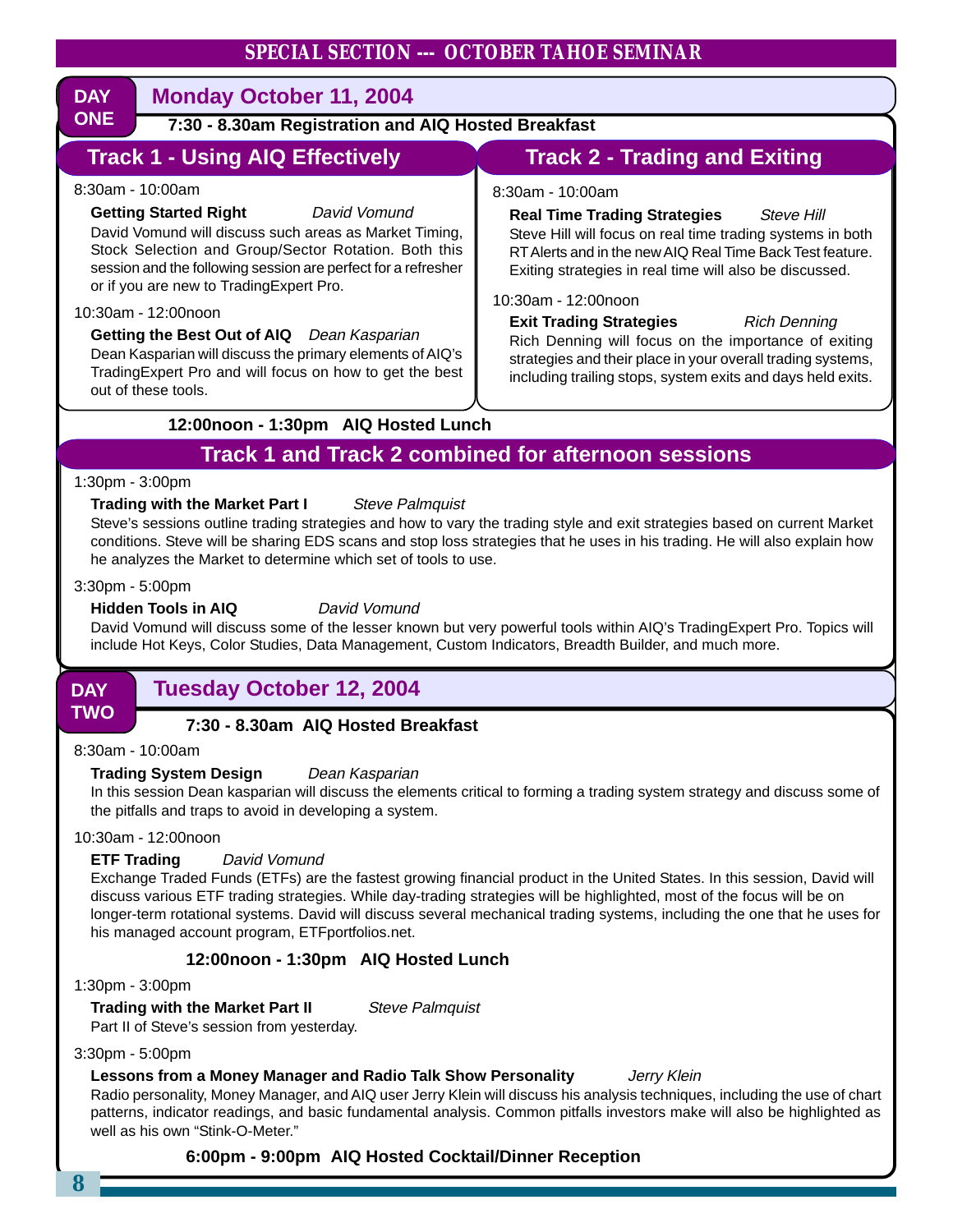# AIQ has negotiated discount room rates with Harveys Resort and Casino. **To take advantage of \$99 week night rates call 1-800-455-4770 Included in your seminar price of \$795** - AIQ hosted continental breakfast, refreshments during morning and afternoon breaks. - AIQ hosted lunch Monday and Tuesday. - AIQ hosted cocktail reception/dinner on Tuesday, October 12th at 6pm AIQ will have real time data hooked up on two systems during the seminar for attendees to use. These systems will be outside the session rooms. **Harveys Resort & Casino Value for your money AIQ real time computer stations DAY THREE Wednesday October 13, 2004 \$795 7:30 - 8.30am AIQ Hosted Breakfast** 8:30am - 9:30am **What's New in AIQ** Dean Kasparian Dean will cover the new features in AIQ's latest version of TradingExpert Pro including such power features as Real Time Back Testing, Custom Indicators, Custom Barometer in Quotes and Historical Real Time Data. 10:00am - 12:00noon **Trading off Chart Patterns** *Dan Zanger* Over the last 15 years, Dan has spent over 10,000 hours studying every type of chart pattern formation imaginable. From Cup and Handle patterns to Falling Wedges, Ascending Triangles, Bull and Bear Flags. In this session Dan will highlight chart patterns and how they can lead you to the biggest movers in the market. Dan will focus on patterns and trendlines and how he uses them for timing his trades. **Seminar concludes at noon**

LIMITED SEATING Call 1-800-332-2999 To Reserve Your Seat